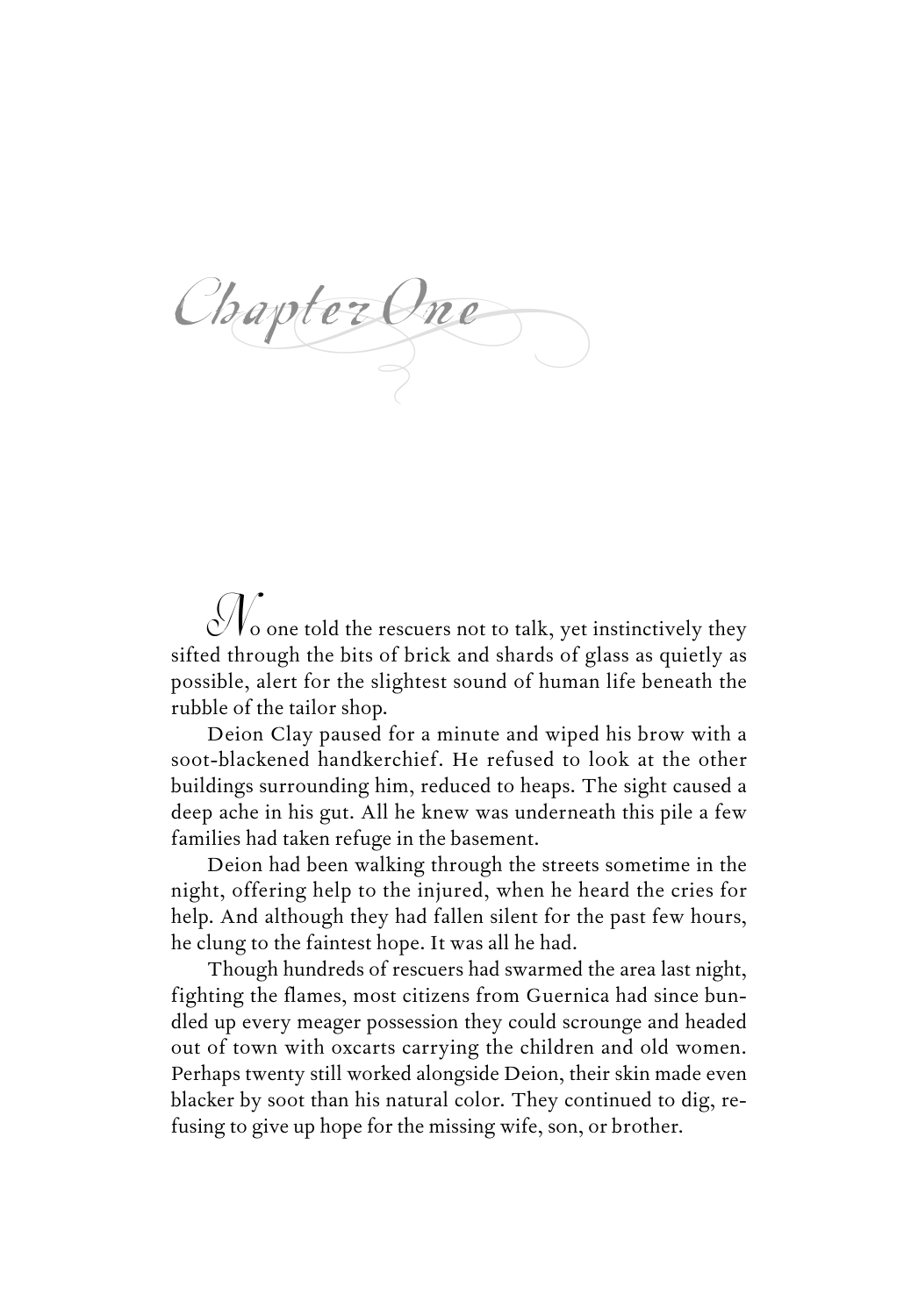The attack had been devastating. Bombers had filled the skies in two waves that lasted nearly an hour each. Smoke continued to sting his eyes, and he again wiped away the tears. What the bombs hadn't destroyed, the fire had. Yet Deion understood why the handful of workers stayed, and he vowed to stay with them. How could one walk away from his whole existence without knowing that every last stone was overturned? He knew they'd give their all in hope of one more person being pulled from the rubble alive.

As Deion sifted through the debris, he sifted his motives as well. To find life under the wreckage meant he'd come for a purpose. To save a life would prove Spain hadn't been a mistake after all.

He sucked in a deep breath of recommitment and surveyed the rubble for the line of least resistance. So far they had excavated several feet of a narrow hallway leading to the basement. They were on the right track. They had to be.

"Here, *amigo*." An older Spanish man handed him a shovel.

Digging in, Deion worked to dislodge the powdered plaster and brick. He scooped a pile and dumped it into a dented pail on the ground behind him. Without a word, the Spanish man passed it back down the line, where another man dumped it into the street.

The men around him scurried around as one, not needing words. The ragged line moved like the black ants Deion had watched as a boy. Working in unison under the intense Mississippi sun, they had quietly moved mounds of dirt thousands of times their own weight. These men seemed to be doing the same. Their wide eyes showed their emotions fluctuating between fear, disbelief, and weariness. Just yesterday, before the German planes swept over the small Spanish town, they'd been bankers, farmers, and schoolteachers. Now that world no longer existed.

Just as America no longer seemed to exist to Deion. The land of freedom, of opportunity. The land where men walked the street without ears pricked for the slightest sound of enemy bombers. Such peace seemed like something from a child's storybook.

Sure, things had been tough back home, with the recent economic depression and all, but it was nothing like this. And, he hoped, it never would be. Deion shook his head, unable to imag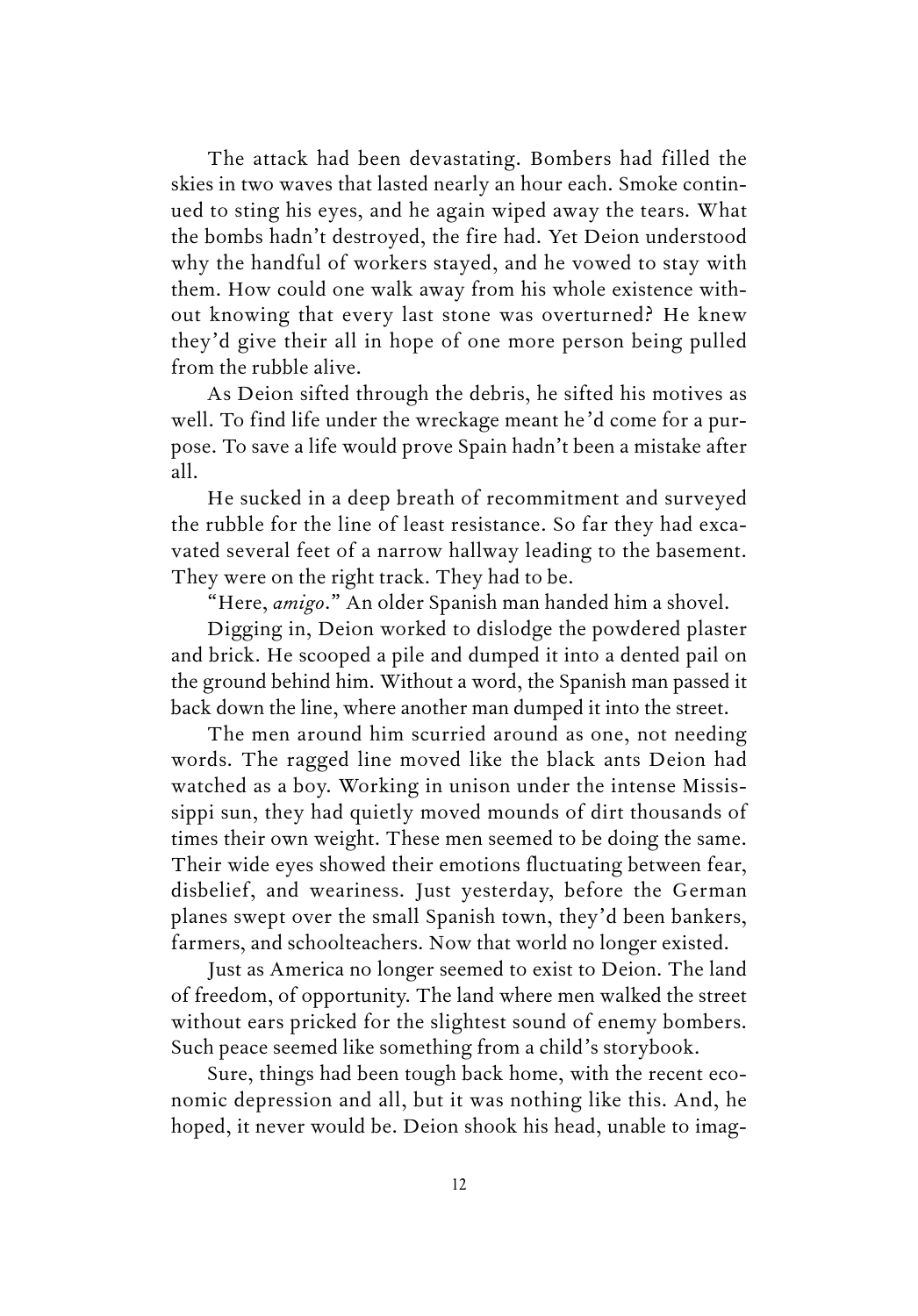ine New York City or Chicago under attack with bankers and businessmen sifting rubble caused by enemy bombs. If he did his job well—if all the volunteers for liberty did—America would stay safe.

Deion turned to see some men coming toward him carrying wooden beams, broken and splintered. One man worked the beams into place between the ground and the top of ceiling to support the slow advance of those digging.

The tension in the pit of his stomach tightened with each strike of the shovel's tip. One wrong move could cause the whole thing to collapse onto the people still trapped underneath, crumbling like a tower of playing cards.

One man's soft moan grabbed Deion's attention. He reached under a brick near Deion's feet and pulled out a soggy brown paper package. With trembling fingers he untied the blackened string, revealing a gray suit coat. He said something in Spanish that Deion didn't understand. Had the coat belonged to a brother, a friend?

A choking sob issued from the man's throat. With a louder sob, he pressed his face into the lapel of the jacket as his trembling, clawlike fingers gripped the fabric.

The gray suit coat reminded Deion of one his friend Jeb had often worn while collecting money for Spain in the subways of New York. Some gave to the Communist cause, nickels and dimes mostly. But they wasted much more playing craps or buying drinks at the corner bar. And what difference would it have made if all those who talked of Spain had actually come? Would fifty, a hundred, five hundred more men have made the difference? Could scenes like this have been prevented?

A moaning wind rocked the branches of a scarred tree next to the shop and swept down into the rubble, caressing Deion's sweat-covered face. He pushed his shovel in deeper, then paused. He held up a hand, stilling the others.

A voice blended with the wind's moaning. It cried again for help. Yes, it was a woman's voice, joined by a baby's cry.

The man next to Deion called to her. Even though Deion couldn't understand all the words, he assumed the man was telling her to save her energy. No doubt they all realized it was possible